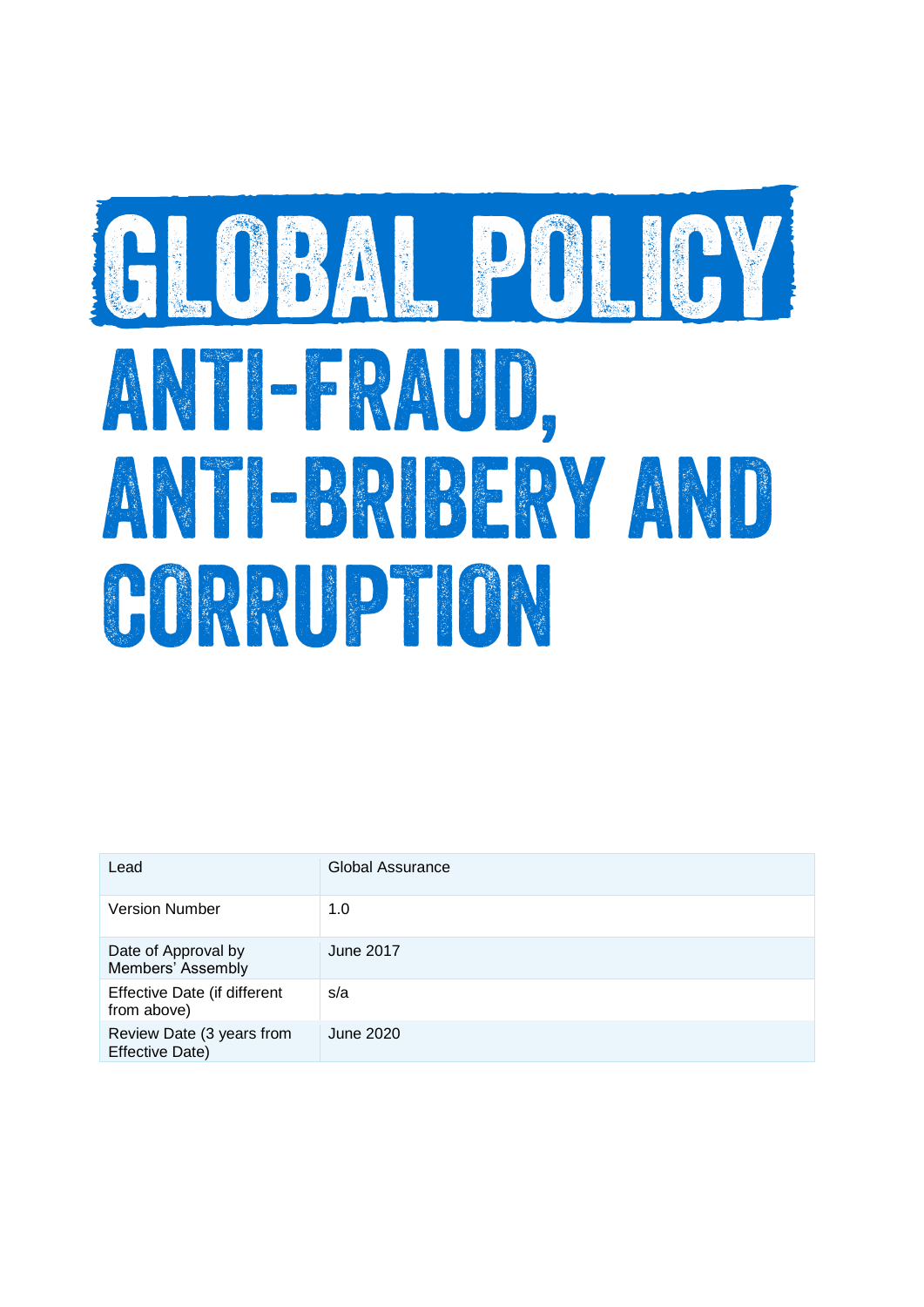### **APPLICATION**

As a Global Policy, this policy applies to:

- a. Plan International, Inc. ("PII"), including its headquarters in the United Kingdom (operating through its UK subsidiary, Plan Limited), and all of its country offices, regional offices, liaison offices, and any other offices, some of which operate as branches and some as subsidiaries;
- b. All National Organisations that have signed a Members' Agreement and License Agreement with PII; and
- c. All other entities that agree to be bound by the Global Policies.

(together, "Plan International Entities", or may be referred to as "we" or "us" in this document).

The principles and definitions in this policy also extend to relationships Plan International Entities have with third parties (including, without limitation, implementing partners, contractors and donors).

Each of the Plan International Entities, including PII, shall enact their own procedures, regulations or other regulatory documents that enable compliance by its staff (and/or, when appropriate, contractors and other partners) with this Global Policy.

### PURPOSE

To ensure that Plan International Entities continue to have high standards of accountability, transparency and legal compliance<sup>1</sup> , it is imperative that clear guidance is provided on our organisational framework for addressing the risks of fraud and corruption.

This Global Policy sets out the specific responsibilities of staff and volunteers with regard to the risks of fraud, and bribery and corruption. It is also a clear demonstration of the commitment of senior leadership and our governing bodies to the promotion of a culture of integrity and transparency throughout Plan International Entities.

The principles and definitions in this Global Policy also extend to relationships Plan International Entities have with third parties (including, without limitation, implementing partners, contractors, government officials and donors).

### **POLICY STATEMENT**

*We have a policy of zero tolerance of fraud and corruption, and we require staff and volunteers at all times to act honestly and with integrity, and to safeguard the assets for which they are responsible. Fraud and corruption are ever-present threats to our assets and reputation and so must be a concern of all members of staff and volunteers.* 

*We take the most serious view of any actual or attempted act of fraud or corruption by staff, volunteers, contractors or their employees, implementing or consortium partners and agents acting on our behalf. Staff and volunteers involved in actual or attempted fraud or corruption of any kind will be subject to disciplinary action up to and including dismissal (if legally bound), and, where practical, will normally be reported to law enforcement authorities for criminal prosecution. We will endeavour to recover, by any and all legal means, any funds lost through fraud from those responsible and will take robust action against involved third parties (including partners, contractors and agents).*

<sup>&</sup>lt;sup>1</sup> The U[K Bribery Act](http://www.legislation.gov.uk/ukpga/2010/23/contents) 2010 and U[S Foreign Corrupt Practices Act](http://www.justice.gov/criminal/fraud/fcpa/statutes/regulations.html) 1977, among other standards, impose stringent global, legal and procedural requirements on Plan International Entities and their staff.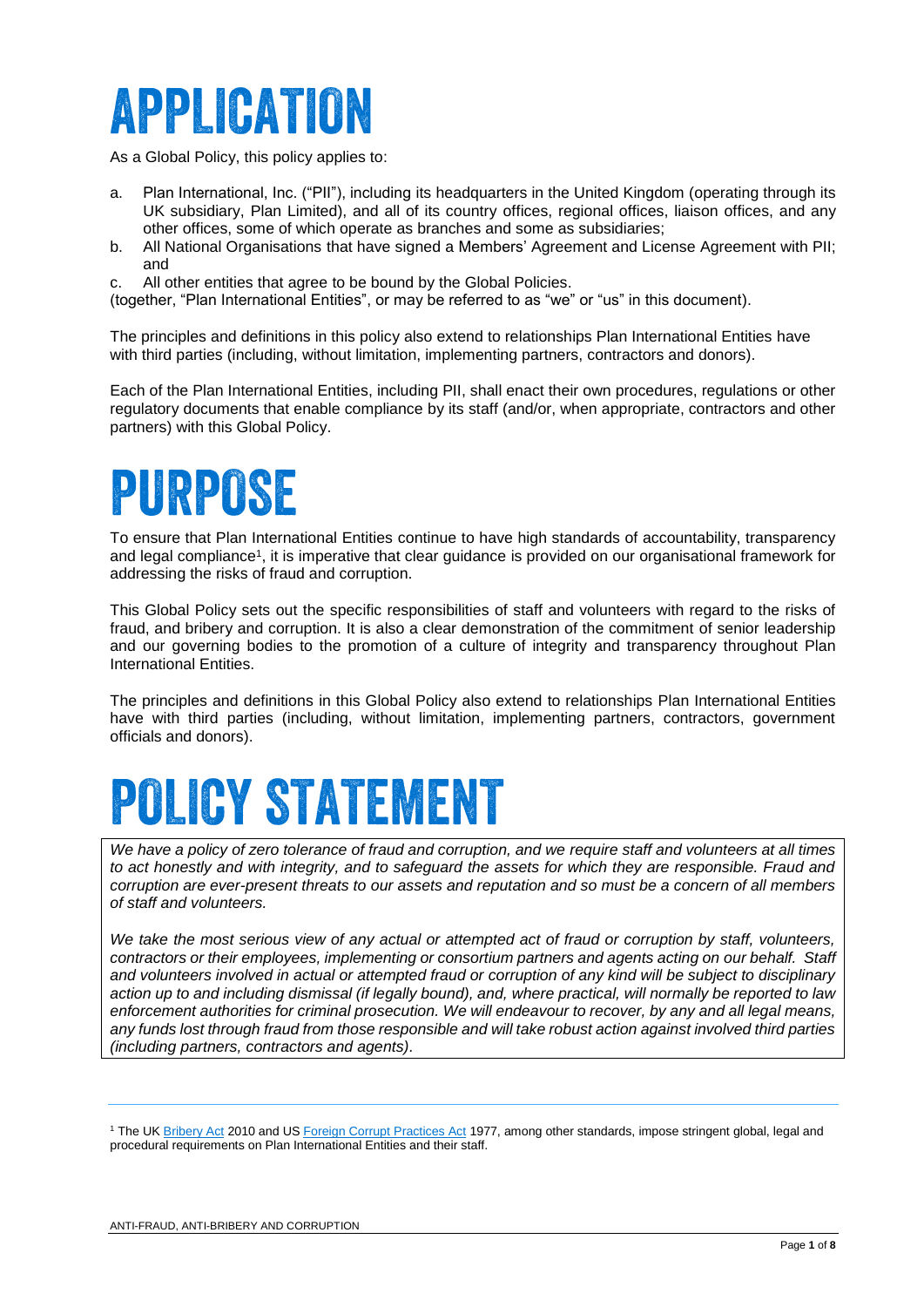## **APPLICABLE REQUIREMENTS**

We are committed to preventing fraud and corruption and developing an anti-fraud and anti-corruption culture. To achieve this, we will:

- $\triangleright$  develop, maintain and consistently apply effective controls to prevent fraud and corruption at all levels;
- $\geq$  ensure that if fraud or corruption occurs, a vigorous and prompt investigation takes place, and that reports are shared with stakeholders as appropriate;
- $\geq$  take appropriate disciplinary and legal action in all cases, where justified;
- $\triangleright$  take all appropriate and reasonable steps to recover any financial losses;
- $\triangleright$  review systems and procedures to prevent similar frauds or acts of corruption;
- $\triangleright$  ensure fraud and corruption risks are taken into consideration in programme planning;
- $\triangleright$  report incidents to donors as required; and
- $\triangleright$  publish summaries of all completed fraud investigations and significant thefts on the publicly available PII website.

We may report back to our donor organisations particulars of individuals convicted in a final court of law of fraud against us, for purposes of inclusion on donors' lists of suspended and debarred individuals, where such lists exist. We may also publicise such individuals, following consultation with local legal counsel to ensure full legal compliance and minimise the possibility of civil litigation against any of the Plan International Entities.

It may be possible on a case-by-case that some changes to the investigation procedures may be made where required by grant donors.

General guidelines are in Appendix A.

### **ROLES AND RESPONSIBILITIES**

All members of staff and volunteers are responsible for:

- $\triangleright$  Acting with propriety in the use of assets and resources of Plan International Entities;
- $\triangleright$  Conducting themselves in accordance with the principles set out in applicable codes of conduct or equivalent, including:
	- declaring at the earliest opportunity any actual or apparent conflict of interest having a bearing on their responsibilities;
	- alerting line managers where they believe the opportunity for fraud or corruption exists;
	- Reporting details immediately to their line manager of any suspected or actual fraud or corruption; and/or any suspicious acts or events which might give rise to a suspicion of fraud or corruption; and
- Assisting in any investigations by making available all relevant information and by cooperating in interviews.

*If for any reason a member of staff does not feel able to report a suspected fraud or corruption incident to their line manager, a more senior manager up to and including Director should be informed. Staff still unwilling to report internally may alternatively use the independent Safecall confidential misconduct reporting facility.*

Role-specific responsibilities are detailed in Appendix B.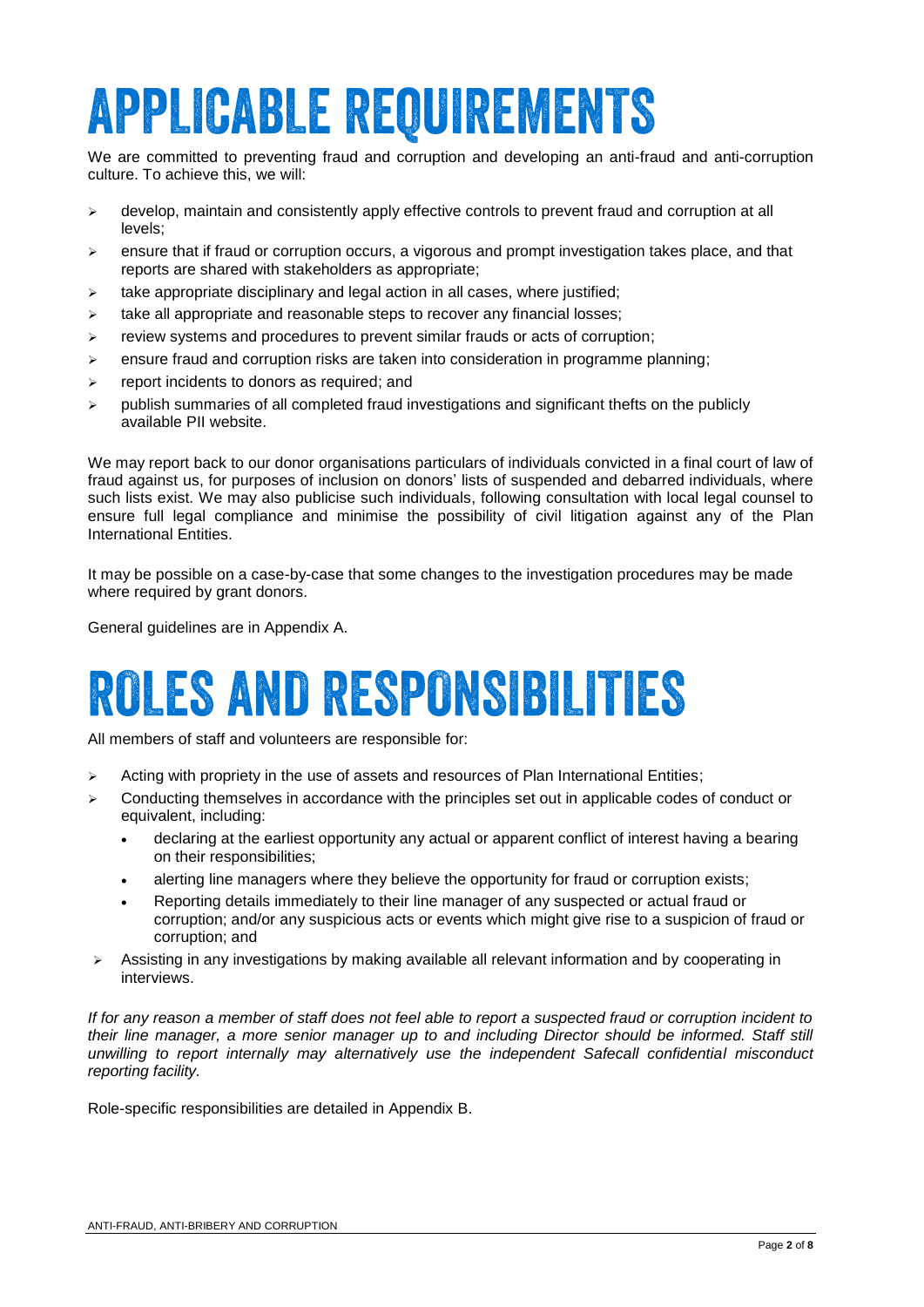### **TERMS AND DEFINITIONS**

When used in this document:

"PII" refers to Plan International, Inc., including when operating through one of its subsidiaries. It generally includes international headquarters, regional offices, liaison offices, and country offices.

"National Organisation" refers to a legal entity that has signed a Members' Agreement and License Agreement with PII.

"Fraud" is civil or criminal deception, intended for unfair or unlawful financial or personal gain or to cause loss to another party, such as by misappropriation of assets, abuse of position, collusion, false representation and/or prejudicing someone's rights. Additionally, acts of theft are included in this Global Policy.

"Bribery and Corruption" involves the (attempted) complicit exchange of private gain and abuse of entrusted authority. This includes offering, promising, giving, accepting or soliciting money, a gift or other private advantage as an inducement to, or reward for doing something that is illegal, an abuse of power or authority, a breach of trust or duty, or otherwise improper, in the course of carrying out an organisation's activities. Corruption can include nepotism or favouritism. Neither fraud nor corruption are restricted to monetary or material gain (of any size), but could also include intangible benefits such as status or information, and can be for the benefit of an individual or interest group.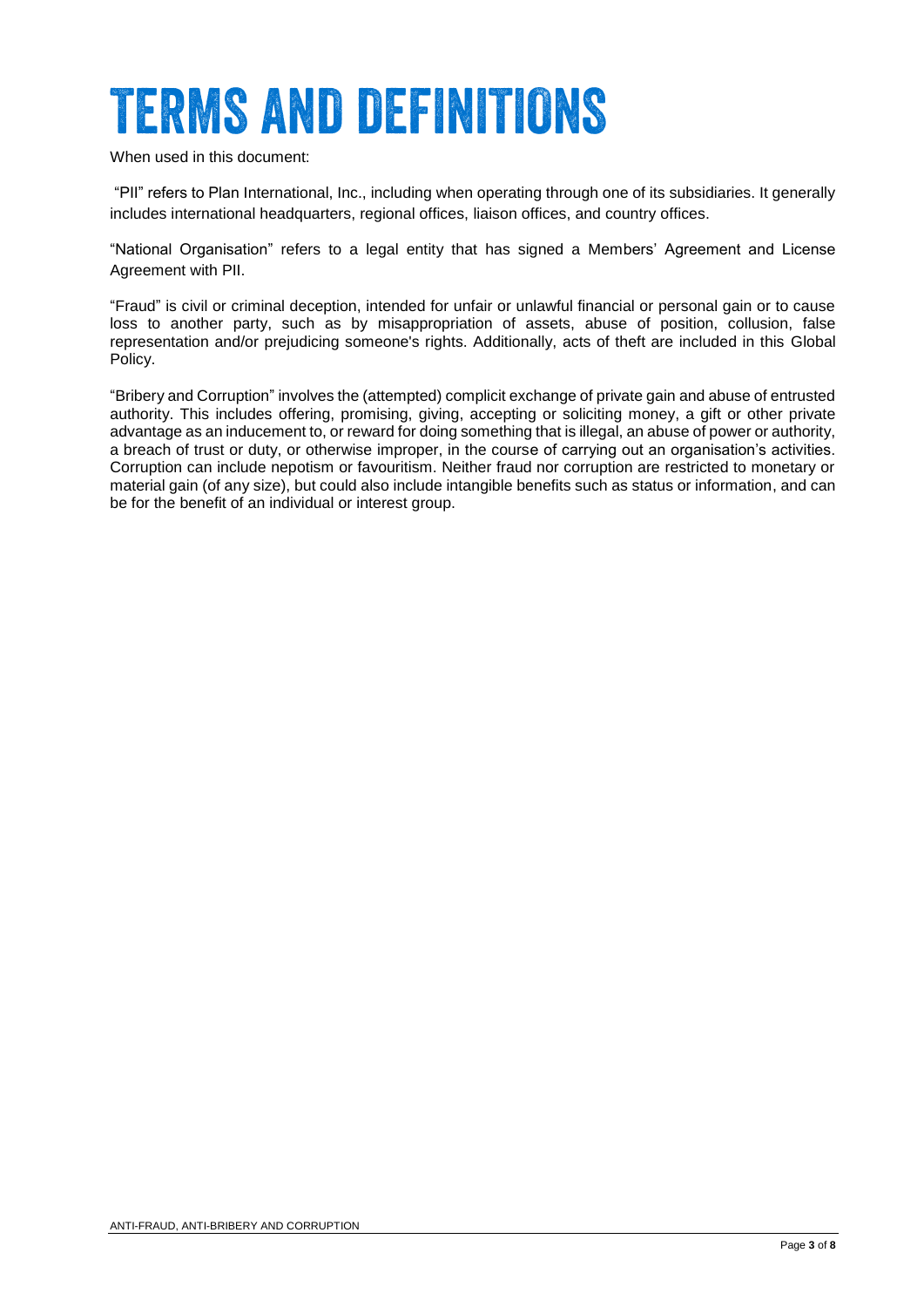### **APPENDIX A GENERAL GUIDELINES**

We value long-lasting relationships, and we deal with our suppliers, programme partners, regulators, governmental agencies, public officials, political figures and other stakeholders on the basis of merit, professionalism, trust and integrity - never illicit payments, unlawful "favours" or other actions that could expose us to the many risks of financial loss, operational impairment, dependency, blackmail, extortion, legal sanction and reputational harm.

#### **"DO NOTs" - We prohibit all forms of fraud and corruption with a zero-tolerance policy.**

**Do not make or receive any payments or gifts, or provide or receive other favours, to or from any public official, political figure, representative of a regulatory body or government agency, nor to or from any of our suppliers, programme partners or any other party (whether public or private)** *in order to influence or reward* **any act or decision to grant a license or regulatory approval, obtain or retain business, or to seek any other unlawful or improper purpose of advantage.**

- $\triangleright$  This prohibition excludes gifts and hospitality of minor value which are in keeping with general business practices and which are not subject to reasonable interpretation as an improper inducement. Offices may wish to maintain a register of gifts and hospitality.
- **"DOs" - In critical situations, act as follows:**
	- **Ignore or reject any hints at committing an act of fraud or corruption;**
	- **Try to have someone as your witness to support you;**
	- **Agree to nothing improper, even if the suggestion includes a "charitable donation"; and**
	- **Maintain fair and accurate records, documenting the details of any requested, attempted or actual act of fraud or corruption, as soon as possible after the event.**

#### **"IF YOU SEE SOMETHING, SAY SOMETHING"**

 **Report all suspected, requested, attempted or actual acts of fraud or corruption to your own or other more senior manager, or use the Safecall confidential reporting service.** Safecall can be contacted via country specific telephone numbers, on-line or via e-mail. For details see PlaNet.

#### **'Red Flags'**

The following examples of general 'red flags' (which is not an exclusive list) may raise suspicion and be helpful indicators of fraud and corruption risk:

- Financial record-keeping and accounting discrepancies, such as:
	- $\circ$  absent, vague, inconsistent or false transaction descriptions or account allocations;
	- $\circ$  absent, false or unusual record of the identity of the payee / agent / counter-party;
	- $\circ$  excessive or unusually high compensation without supporting detail:
	- $\circ$  unusual payment patterns or structures, use of shell companies or other financial arrangements;
	- $\circ$  general purpose or miscellaneous accounts that can be used to hide improper payments; or
	- o over-invoicing; false or inaccurate invoices, travel and/or expense forms; unrecorded accounts or transactions;
- A third party does not appear to be qualified to perform the duties for which it/he/she is engaged;
- A third party refuses to certify, or provide information about its/her/his governmental relationships to verify, its compliance with anti-corruption requirements;
- Requests for commissions to be paid in a third party country, to a third party, or in cash or untraceable funds;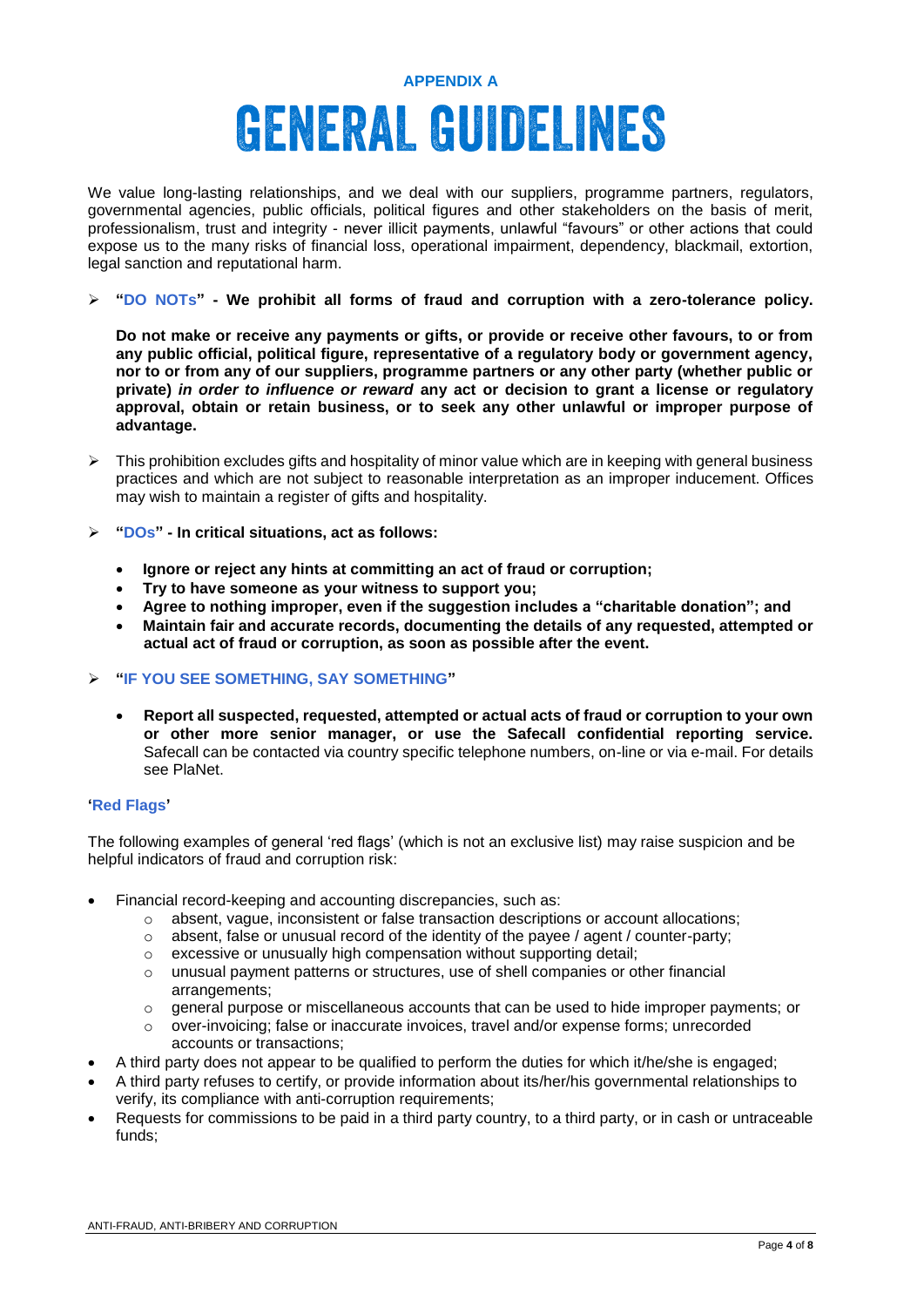- Heavy reliance by a party on political or government contacts as opposed to knowledgeable staff and investment of time to promote our interests;
- A desire to keep third party representation secret;
- Lack of written agreements, anti-bribery policies, training or code of conduct at target company; or
- Misrepresentation or failure of the target company to cooperate in due diligence process.

#### **Specific Risks**

Our diverse international operations are exposed to risks of fraud and corruption. This requires all staff to be aware of and adhere to the following standards:

- **►** Gratuities: It is against our policy for any staff member to incur expenditures for the provision of gifts, travel, entertainment or other gratuities to external parties, with the very limited exception of *de minimis*  hospitality charges covering external guests' attendance at official events, where such hospitality does not create even the appearance of impropriety or influence over the objectivity of decision-making. This does not include circumstances where we are paying the expenses of an external party (such as a celebrity) engaged to promote our work.
- **Government officials**: We must sustain collaborative relationships of integrity with diverse governmental bodies, to enter the respective countries, establish offices, hire local and expatriate staff, raise funds, conduct programming activities, and maintain tax-exempt status. Accordingly, we shall not induce or reward inappropriate public administration. In particular:
	- **Facilitation payments** are payments made to government officials to perform or expedite an existing duty or administrative process where the outcome should already be pre-determined. Under applicable legislation, a facilitation payment is considered a form of bribery, which is therefore prohibited with a 'zero tolerance' policy. Staff should be alert to the risk that such payments are sometimes included, but hidden, within agency fees. Transparent 'per diem' payments are not considered as facilitation.
	- **Programming activities**: particularly when government agencies are involved in the planning and coordination of programming activities, e.g., in disaster response and large infrastructure projects, individual government process around third-party procurement, sub-contracting, partner selection and payment. Unless the respective grant-funding contract explicitly provides for such governmental involvement, we shall make such decisions objectively independent of any such attempted influence.
- **Procurement and partnerships**: When engaging with external stakeholders such as in procurement and programming partnerships, staff shall implement the applicable mandatory standards, bestpractice processes and facilitating tools, to comply with legal requirements and maximise such engagements' effectiveness.

#### *In practice, conducting "Know Your Counter-party" due diligence checks, implementing financial controls and performance monitoring are among the best tools to combat both fraud and corruption.* In general, fulfilment of the above obligations typically requires

- implementing a tender process;
- conducting a due diligence assessment;
- selecting the best counter-party;
- negotiating the contractual terms of engagement; and
- segregating, limiting and delegating expenditure authorisations, all at "arm's length" and with regard to objective criteria, including the effectiveness, quality, and pricing of the proposed goods / services.

The PII Finance [Operations Manual –](https://planet.planapps.org/Operations/Finance/_layouts/15/WopiFrame2.aspx?sourcedoc=/Operations/Finance/Operations%20Manual/GLO-OM_09.02_Procurement-Final-IO-Eng-jul12.docx&action=default) Procurement sets out specific functional responsibilities for management of the supply chain, covering key purchasing standards, to ensure that all goods and services are procured in our best interests.

The PII [Contract Management Process](https://planet.planapps.org/Operations/Legal/Pages/Contractprocess.aspx) provides a straightforward flow-chart of necessary steps and tools to navigate many of these complexities in a streamlined manner.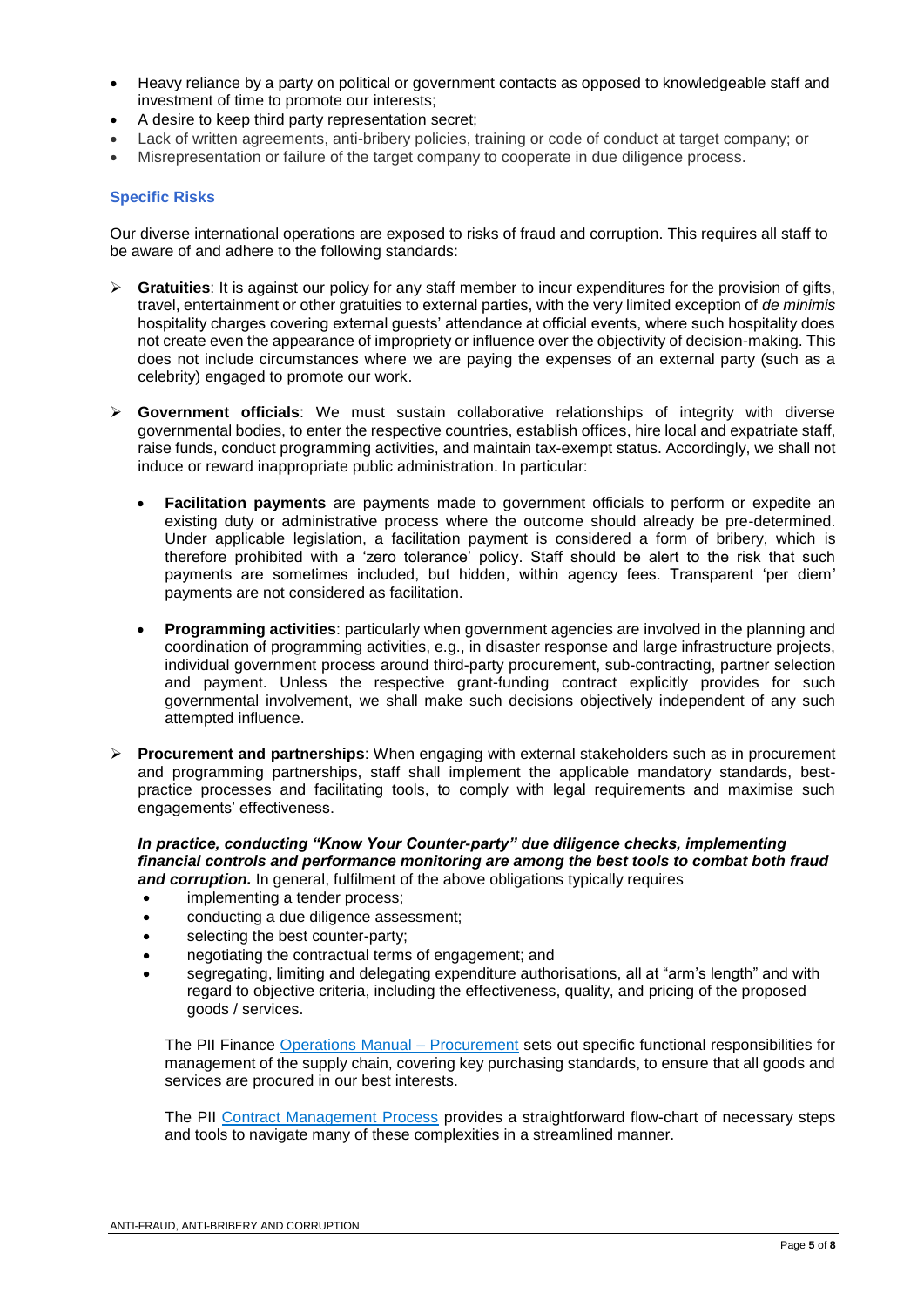National Organisations are highly recommended to integrate appropriate similar controls and guidelines within their control framework and/or procurement policies and procedures

- **Duress:** Circumstances may arise in which payments are made to protect against an imminent threat to the life, health, safety or liberty of staff or those around them. Staff making a payment under such extreme duress must report the incident but will not be subject to sanction.
- **Unfounded allegations:** Allegations and suspicions reported in good faith will never result in adverse consequences for the reporter whatever any ultimate findings reveal. However allegations found by the PII Counter-Fraud Unit to be deliberately malicious or vexatious allegations against innocent parties constitute serious misconduct and will be treated as such.

#### **Further Resources**

Transparency International – Preventing Corruption in Humanitarian Operations

[http://www.transparency.org/whatwedo/pub/handbook\\_of\\_good\\_practices\\_preventing\\_corruption\\_in\\_hum](http://www.transparency.org/whatwedo/pub/handbook_of_good_practices_preventing_corruption_in_humanitarian_operations) [anitarian\\_operations](http://www.transparency.org/whatwedo/pub/handbook_of_good_practices_preventing_corruption_in_humanitarian_operations)

Bond - Anti-Bribery Principles and Guidance for NGOs

[http://www.transparency.org.uk/our-work/publications/10-publications/128-anti-bribery-principles-and](http://www.transparency.org.uk/our-work/publications/10-publications/128-anti-bribery-principles-and-guidance-for-ngos)[guidance-for-ngos](http://www.transparency.org.uk/our-work/publications/10-publications/128-anti-bribery-principles-and-guidance-for-ngos)

LRN - Coordinating UK Bribery Act and FCPA Compliance

[http://www.lrn.com/sites/default/files/Coordinating%20UK%20Bribery%20Act%20and%20FCPA%20Com](http://www.lrn.com/sites/default/files/Coordinating%20UK%20Bribery%20Act%20and%20FCPA%20Compliance_0.pdf) [pliance\\_0.pdf](http://www.lrn.com/sites/default/files/Coordinating%20UK%20Bribery%20Act%20and%20FCPA%20Compliance_0.pdf)

Red Flag Group - Best Practices in Conducting FCPA / Anti-Bribery Due Diligence

[https://www.redflaggroup.com/whitepaper/best-practices-in-conducting-FCPA-anti-bribery-due](https://www.redflaggroup.com/whitepaper/best-practices-in-conducting-FCPA-anti-bribery-due-diligence.pdf)[diligence.pdf](https://www.redflaggroup.com/whitepaper/best-practices-in-conducting-FCPA-anti-bribery-due-diligence.pdf)

Transparency International - Business Principles for Countering Bribery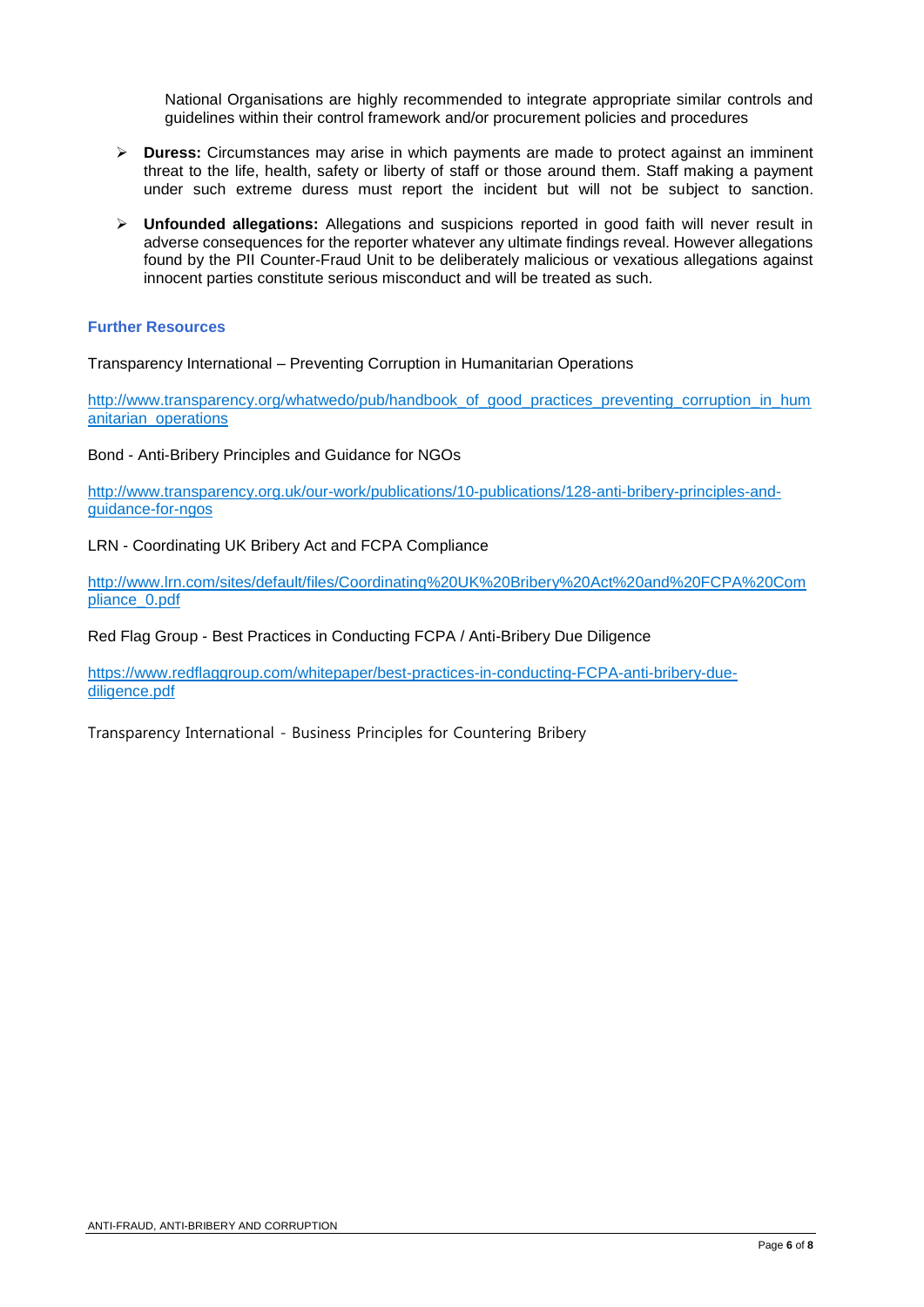#### APPENDIX B

### **ROLE SPECIFIC RESPONSIBILITIES**

#### *Managers' Responsibilities*

The day-to-day responsibility for the prevention and detection of fraud and corruption rests with line managers who are responsible for:

- identifying the risks to which systems, operations and procedures are exposed;
- developing and maintaining effective controls to prevent and detect fraud and corruption; and
- ensuring that controls are being implemented.

#### *National Directors, Country Directors, Regional Directors and Divisional Directors* are responsible for:

- ensuring that all cases of suspected and/or alleged fraud are reported at the earliest opportunity to PII's Head of Counter Fraud using the standard incident report mechanism in place*.* Investigations must not be commissioned prior to reporting;
- Additionally, where the alleged fraud affects grant funds, reporting such to the relevant National Organisation;
- Assisting the PII's Head of Counter Fraud in providing an appropriate investigative response;
- Exceptionally, National Directors may, at their discretion and as an alternative to passing responsibility to PII's Head of Counter Fraud, direct or delegate investigations themselves and/or refer the matter to their respective national law enforcement authorities if wholly contained within the jurisdiction of their NO country and not involving any PII staff outside the National Organisation. In such case full reporting requirements to the Head of Counter Fraud will still apply;
- Responding to recommendations made in consequent investigation reports;
- Ensuring that staff and third parties are made explicitly aware of this Policy, supplementary Procedures and Guidelines, and their responsibilities hereunder, in training including that to be provided to all new staff as part of the induction process; and
- National Directors are additionally responsible for reporting fraud incidents affecting the National Organisation to the chair of their board or relevant board committee.

The **PII** *Director of Business Resources and Solutions* is responsible for establishing the internal control system designed to counter the risks of fraud and corruption and ensuring the adequacy and effectiveness of this system.

The **PII** *Director of Global Assurance* is responsible for:

- ensuring that the risks of fraud and corruption have been properly identified and assessed by management;
- assessing that the internal control framework has been properly designed to address the risks of fraud and corruption, and that it is working effectively; and
- ensuring that there are arrangements in place for the prompt and proper investigation of all actual, suspected and alleged fraud or corruption to a consistent standard.

The **PII** *Director of Global Risk and Insurance* is responsible for ensuring that the assessment of fraud and corruption risks forms part of PII's overall and ongoing risk management process.

National Organisations do not all operate to a common organisational model. However National Directors must ensure that the equivalent responsibilities of the three PII staff listed above are assigned to designated staff for the National Organisation, which could include the National Director him/herself. A documented record of these responsibilities shall be maintained by the National Organisation.